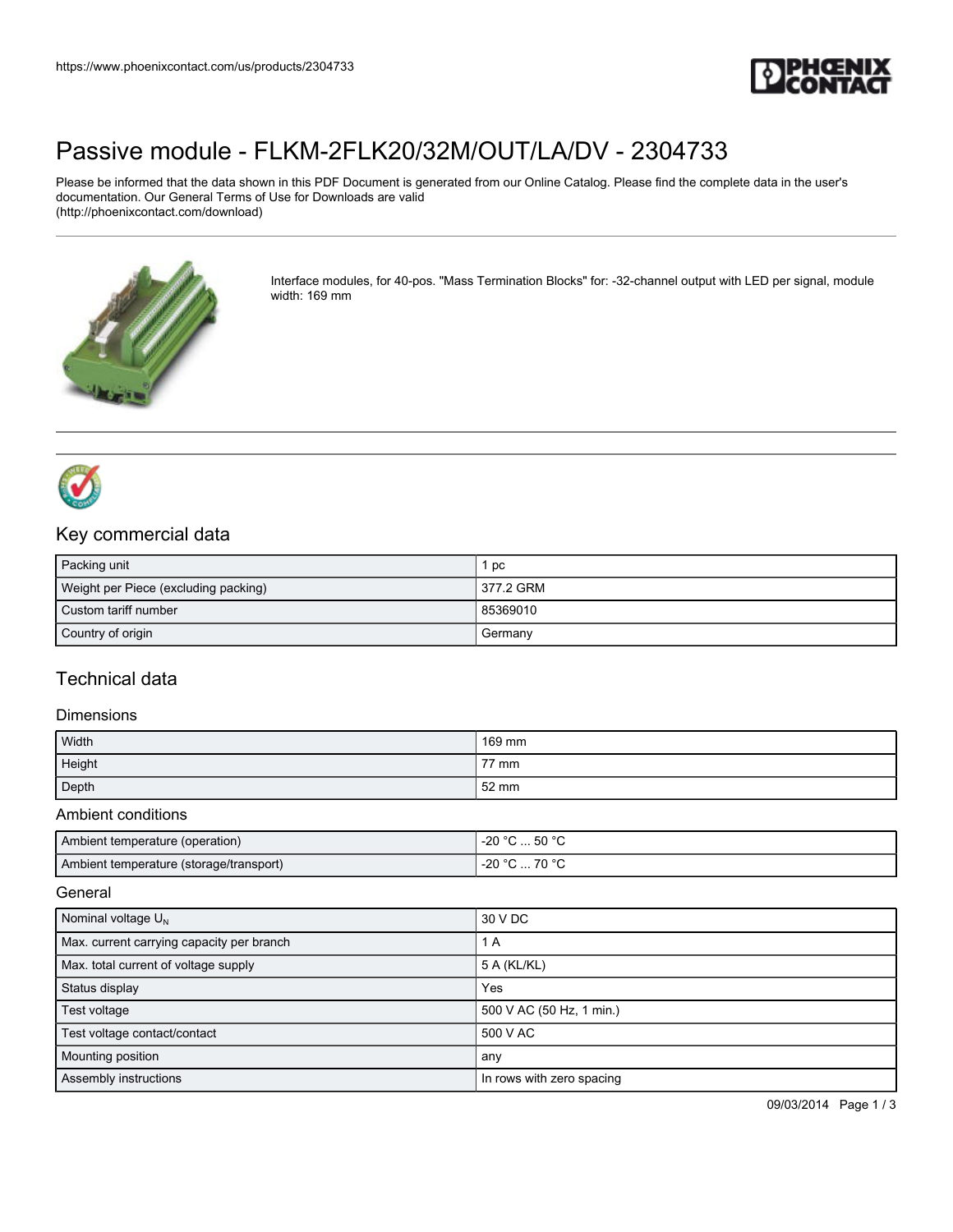

# [Passive module - FLKM-2FLK20/32M/OUT/LA/DV - 2304733](https://www.phoenixcontact.com/us/products/2304733)

## Technical data

### General

| Standards/regulations  | <b>IEC 60664</b> |
|------------------------|------------------|
| Pollution degree       |                  |
| Surge voltage category | Ш                |

#### Connection data for connection 1

| Connection name                        | PCB connection        |
|----------------------------------------|-----------------------|
| Connection in acc. with standard       | IEC / EN              |
| Connection method                      | Screw connection      |
| Conductor cross section solid min.     | $0.2$ mm <sup>2</sup> |
| Conductor cross section solid max.     | $4 \text{ mm}^2$      |
| Conductor cross section stranded min.  | $0.2$ mm <sup>2</sup> |
| Conductor cross section stranded max.  | $2.5$ mm <sup>2</sup> |
| Conductor cross section AWG/kcmil min. | 24                    |
| Conductor cross section AWG/kcmil max  | 12                    |
| Stripping length                       | 8 mm                  |
| Screw thread                           | M3                    |

### Connection data for connection 2

| Connection name       | Flat-ribbon cable connection |
|-----------------------|------------------------------|
| Number of connections |                              |
| Connection method     | IDC/FLK pin strip (2.54 mm)  |
| Number of positions   | 20                           |

### Supported controller

| Controller          | . DeltaV<br>Emerson |
|---------------------|---------------------|
| - suitable I/O card | 1T2B6<br>VE400      |

## **Classifications**

eCl@ss

| eCl@ss 4.0 | 27250313 |
|------------|----------|
| eCl@ss 4.1 | 27250313 |
| eCl@ss 5.0 | 27250313 |
| eCl@ss 5.1 | 27250313 |
| eCl@ss 6.0 | 27242608 |
| eCl@ss 7.0 | 27141152 |
| eCl@ss 8.0 | 27141152 |